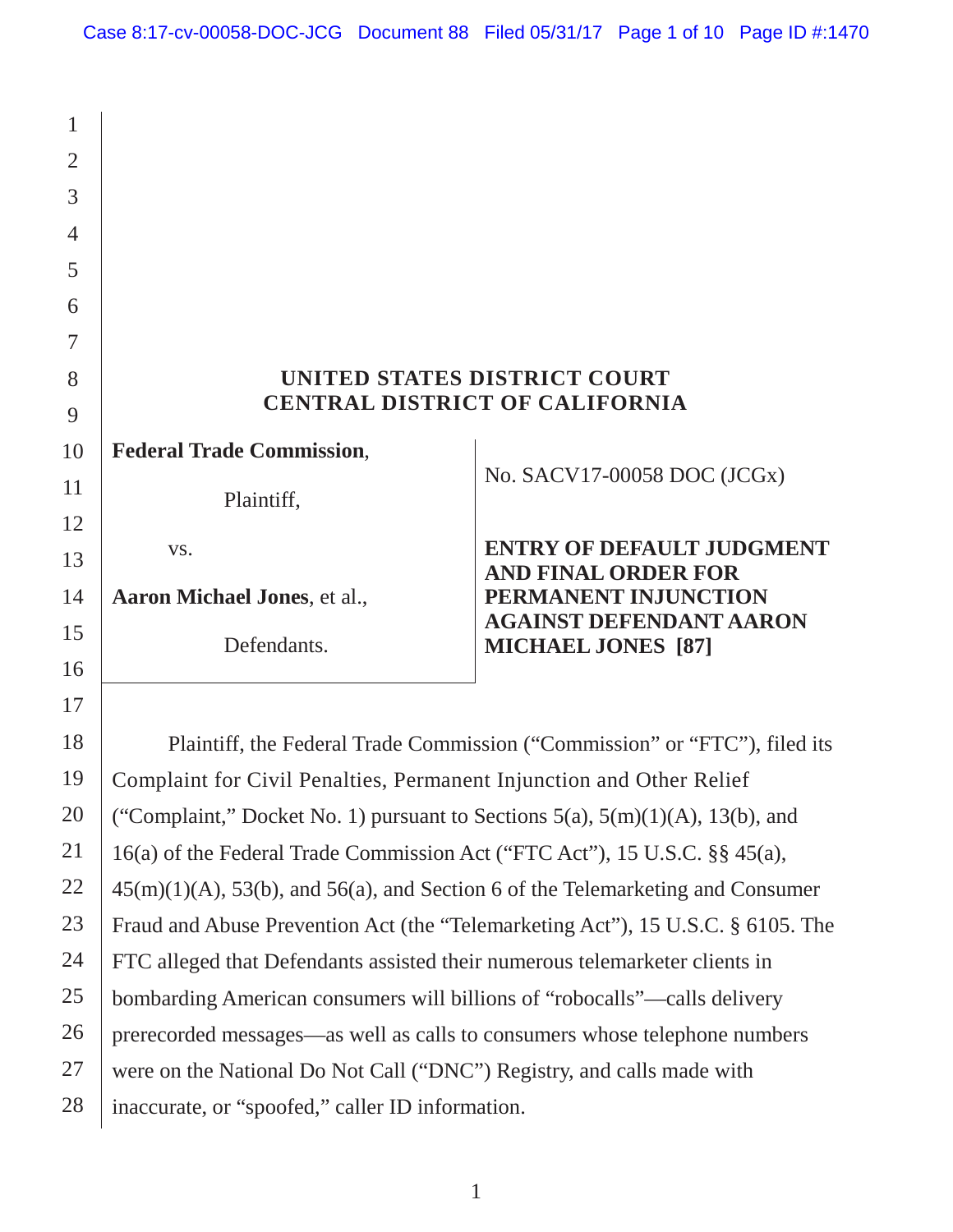defended, or answered the Complaint (*see* Docket No. 41). The Complaint is well The FTC subsequently filed a Motion for Default Judgment against Defendant Aaron Michael Jones ("Defendant Jones"). Defendant Jones was served with the Complaint in this action (*see* Docket No. 35), but has not opposed, pled and the relief sought in the Complaint is reflected in the proposed order submitted with the Motion for Default Judgment.

Having considered the Complaint, Motion for Default Judgment, exhibits, and other evidence filed in this matter, and for the reasons set forth in this Court's Order Granting Plaintiff's Motion for Default Judgment dated May 25, 2017 (*see*  Docket No. 86), **it is hereby ordered** that the FTC's Motion for Default Judgment against the Defendant Jones is **granted** as follows:

#### **FINDINGS**

1. This is an action by the Commission instituted under Sections 5(a), 5(m)(1)(A), 13(b), and 16(a) of the FTC Act, 15 U.S.C. §§ 45(a), 45(m)(1)(A), 53(b), and 56(a), and Section 6 of the Telemarketing and Consumer Fraud and Abuse Prevention Act (the "Telemarketing Act"), 15 U.S.C. § 6105. The Commission has authority to seek the relief contained herein.

 telemarketing calls to consumers whose telephone numbers were on the National 2. The Complaint charges that Defendant Jones participated in acts or practices in violation of Section 5 of the FTC Act, 15 U.S.C. § 45, and the FTC's Telemarketing Sales Rule ("TSR"), as amended, 16 C.F.R. Part 310, by assisting and facilitating clients of an enterprise who were, among other things: (a) placing telemarketing calls to consumers that delivered prerecorded messages; (b) placing Do Not Call ("DNC") Registry; and (c) transmitting inaccurate caller ID numbers and names with their telemarketing calls.

3. The Commission's Complaint states a claim upon which relief may be granted under Section 5 of the FTC Act, 15 U.S.C. § 45, and the TSR, 16 C.F.R. Part 310.

1

2

3

4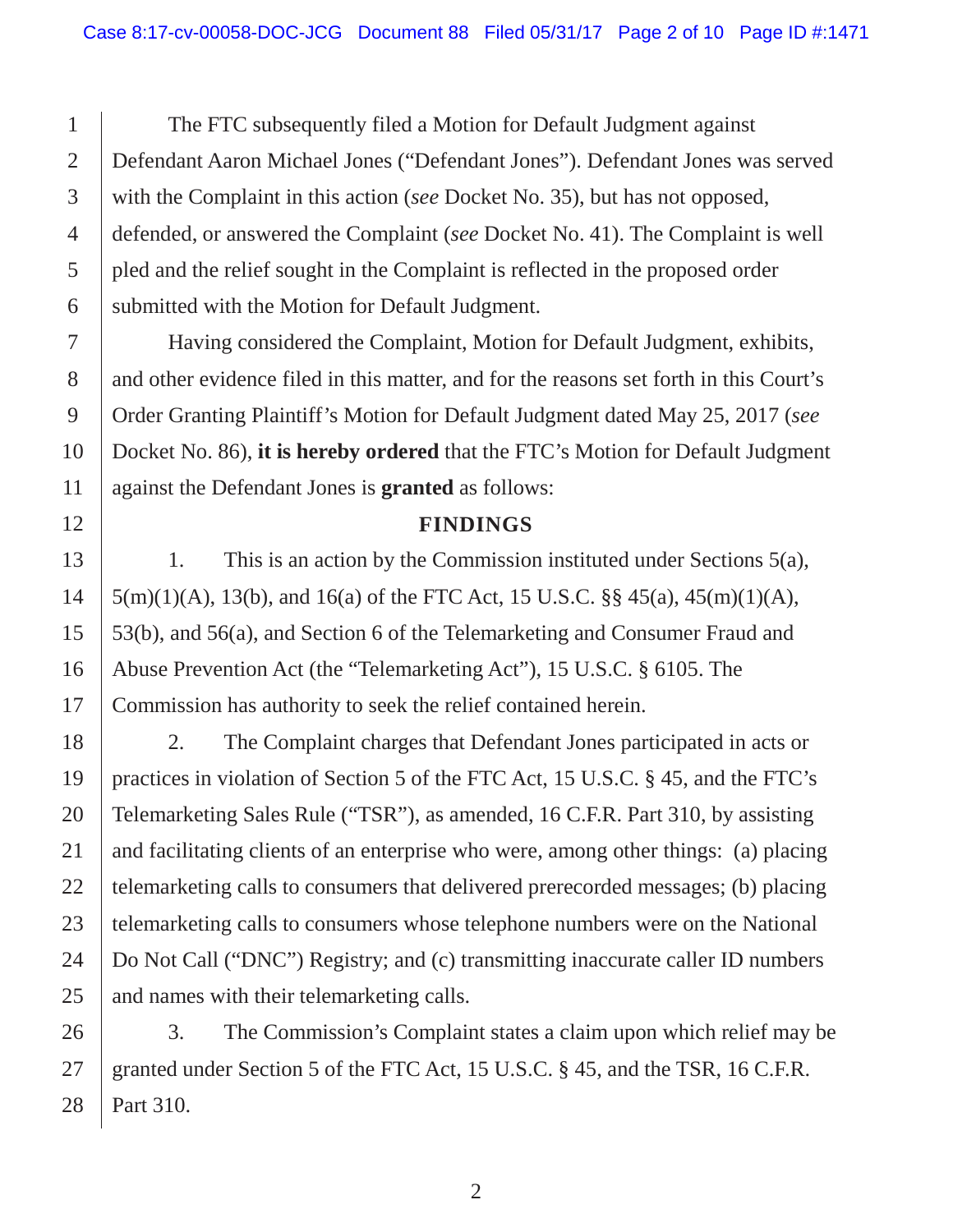1 2 3 4 5 6 7 8 9 10 11 12 13 14 15 16 17 18 19 20 21 22 23 24 25 26 27 28 9. Entry of this Order is in the public interest. Complaint in this action, had actual knowledge of the claims against him, and conducted to induce the purchase of goods or services or a charitable contribution, 4. This Court has subject matter jurisdiction pursuant to 28 U.S.C. §§ 1331, 1337(a), and 1345, 15 U.S.C. §§ 45(a), 53(b), 6102(c), and 6105(b). 5. Venue is proper in this district under 28 U.S.C. § 1391(b)(1), (b)(2), (c)(2) and (d), and 15 U.S.C. § 53(b). 6. The activities of Defendant Jones as alleged in the Commission's Complaint are in or affecting commerce, as "commerce" is defined in Section 4 of the FTC Act, 15 U.S.C. § 44. 7. By virtue of the Court's decision regarding the FTC's Motion for Default Judgment, Defendant Jones is liable for injunctive relief and civil penalties for violations of Section 5(a) of the FTC Act and the TSR. 8. This Order resolves all matters in dispute in this action between the FTC and Defendant Jones, but not as to any other person, such as an indemnitee. 10. Defendant Jones was properly served with the Summons and nevertheless failed to answer the Complaint or file a responsive pleading. **DEFINITIONS**  For the purpose of this Order, the following definitions apply: A. "**Defendant Jones**" means Defendant Aaron Michael Jones, also known as Michael Aaron Jones. B. "**National Do Not Call Registry**" means the "do-not-call" registry of telephone numbers maintained by the Commission pursuant to 16 C.F.R.  $§ 310.4(b)(1)(iii)(B).$ C. "**Person**" means any individual, group, unincorporated association, limited or general partnership, corporation, or other business entity. D. "**Telemarketing**" means a plan, program, or campaign which is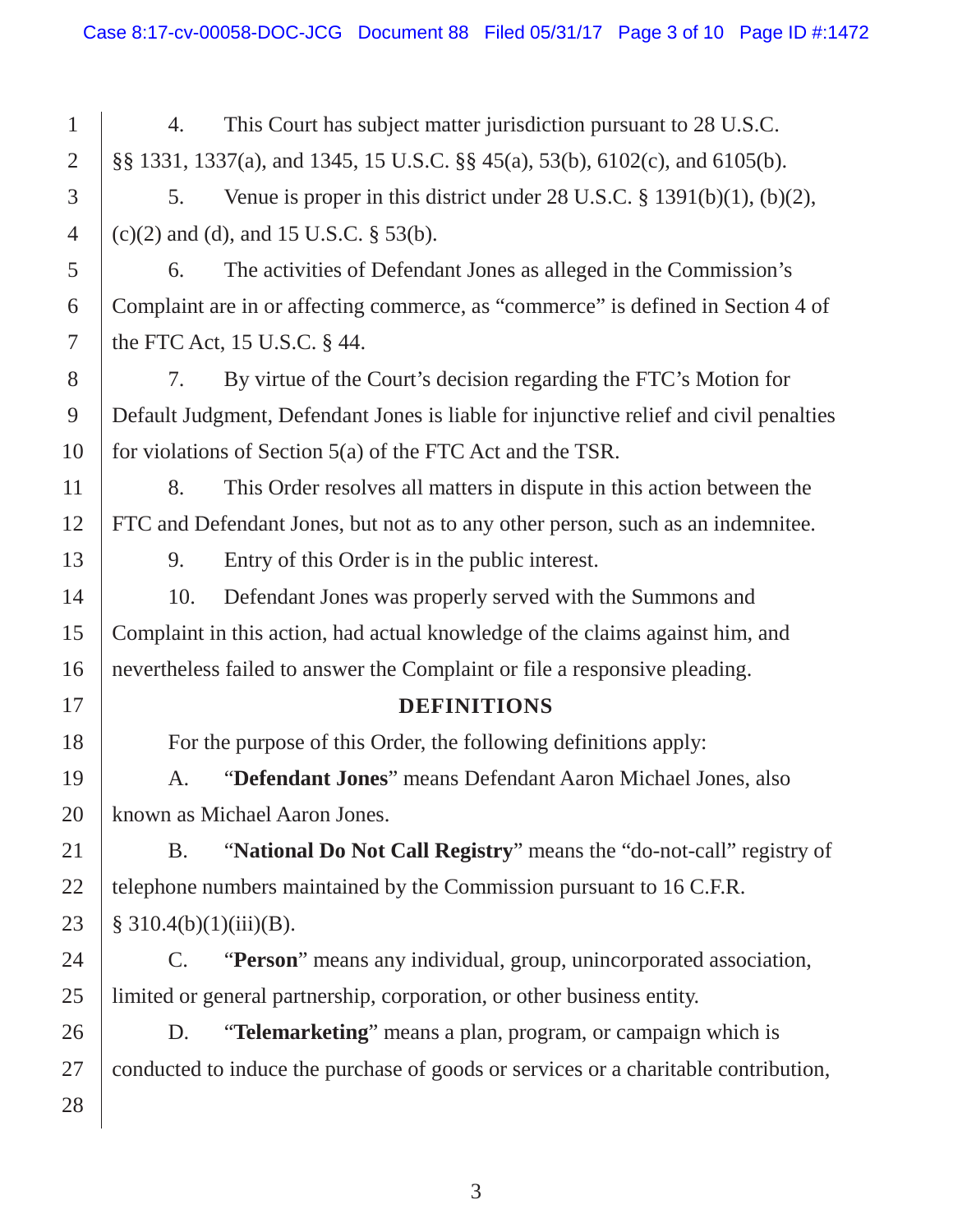by use of one or more telephones and which involves more than one interstate telephone call.

#### **ORDER**

# **I**

 **Permanent Bans on Telemarketing, Robocalls, and Calling Telephone Numbers Listed on the National Do Not Call Registry It is ordered** that Defendant Jones, whether acting directly or through an intermediary, **is permanently restrained and enjoined from**:

 A. Engaging in, or assisting others to engage in Telemarketing, which includes, without limitation, providing others with access to automated dialing systems, providing others with Caller ID numbers, and providing others with data lists containing consumer information;

 B. Initiating, causing others to initiate, or assisting others in initiating any telephone call that plays or delivers a prerecorded message;

 C. Initiating, causing others to initiate, or assisting others in initiating any telephone call to any telephone number listed on the National Do Not Call Registry; and

D. Holding any ownership interest, share, or stock in any business that engages in any of the acts and practices listed in paragraphs A–C of this Section.

# **Monetary Judgment for Civil Penalty**

**II**

# **It is further ordered** that:

A. Judgment in the amount of Two Million, Seven Hundred Thousand Dollars (\$2,700,000) is entered in favor of the Commission against Defendant Aaron Michael Jones as a civil penalty.

B. All payments under this Order must be made by electronic fund transfer in accordance with instructions provided by a representative of the Commission.

1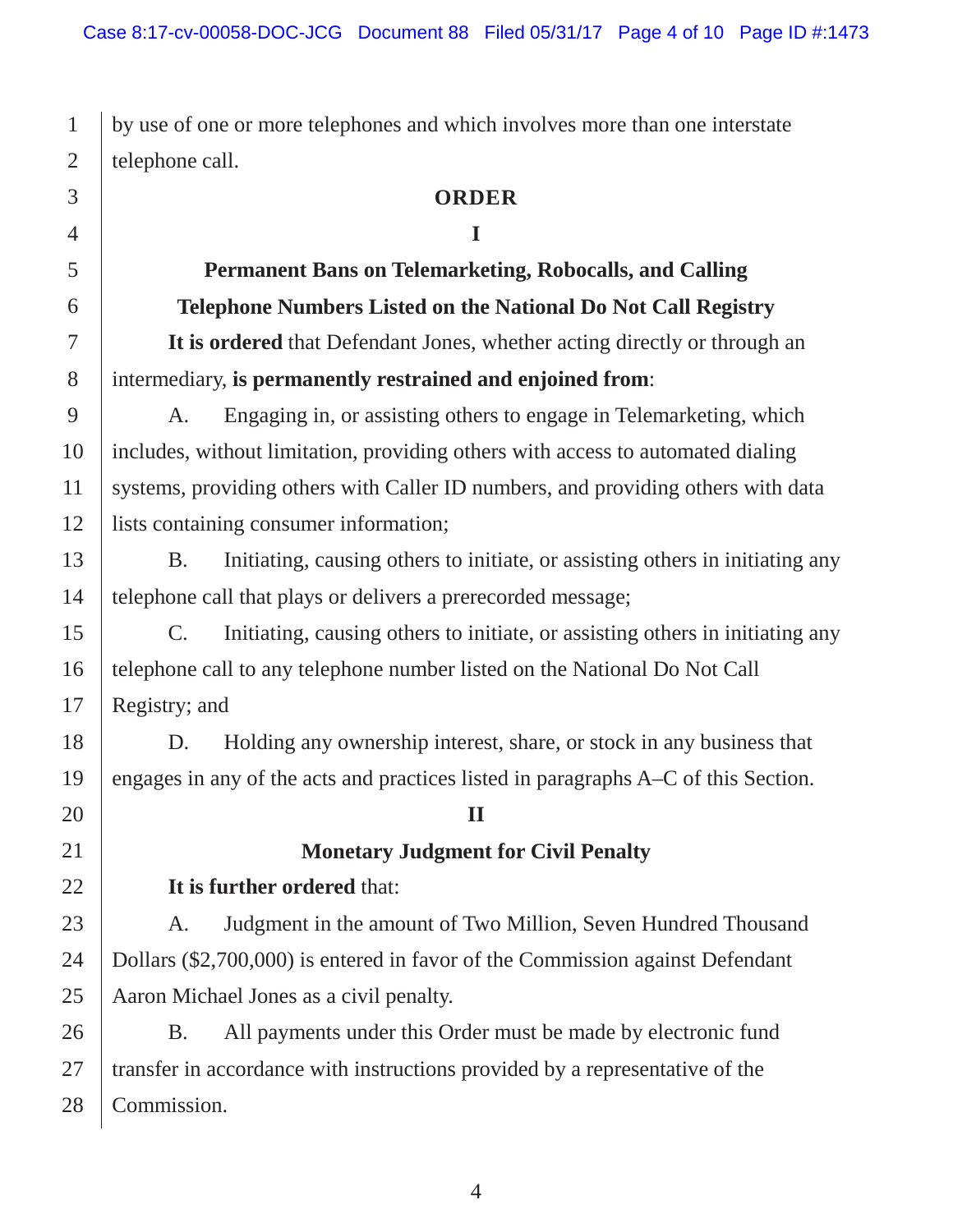C. Defendant Jones's Taxpayer Identification Numbers (such as his Social Security Number) may be used for collecting and reporting on any delinquent amount arising out of this Order, in accordance with 31 U.S.C. § 7701.

## **III**

## **Cooperation**

**It is further ordered** that Defendant Jones must fully cooperate with representatives of the Commission in this case and in any investigation related to or associated with the transactions or the occurrences that are the subject of the Complaint. Defendant Jones must provide truthful and complete information, evidence, and testimony. Defendant Jones must appear for interviews, discovery, hearings, trials, and any other proceedings that a Commission representative may reasonably request upon five days written notice, or other reasonable notice, at such places and times as a Commission representative may designate, without the service of a subpoena.

### **IV**

# **Order Acknowledgments**

**It is further ordered** that Defendant Jones obtain acknowledgments of receipt of this Order as follows:

A. Defendant Jones, within seven days of entry of this Order, must submit to the Commission an acknowledgment of receipt of this Order sworn under penalty of perjury.

B. For five years after entry of this Order, Defendant Jones, for any business that he, individually or collectively with any other defendants, is the majority owner, or controls directly or indirectly, must deliver a copy of this Order to: (1) all principals, officers, directors, and LLC managers and members; (2) all employees, agents, and other representatives who participate in conduct related to the subject matter of the Order; and (3) any business entity resulting from any change in structure as set forth the section titled Compliance Reporting. Delivery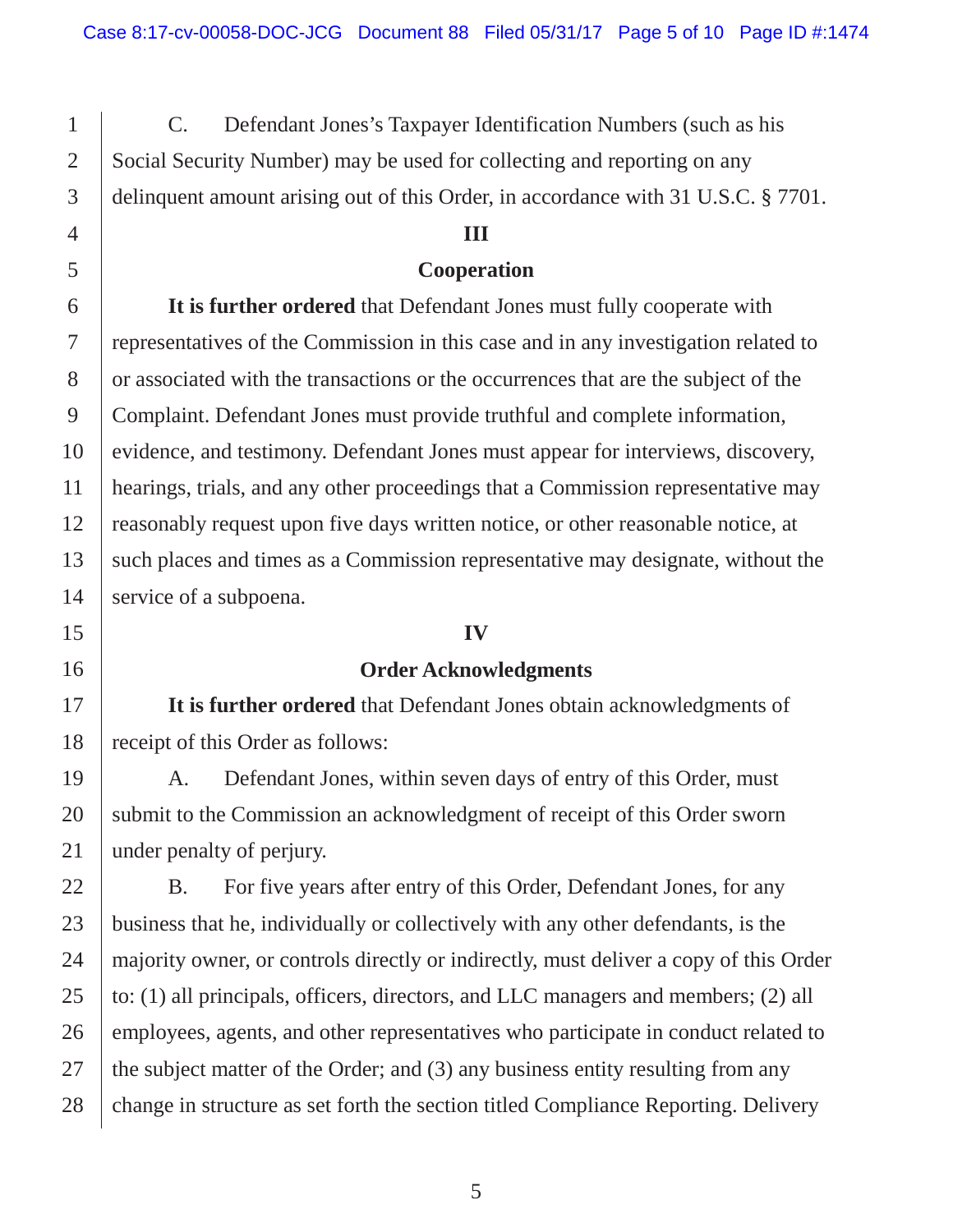must occur within seven days of entry of this Order for current personnel. For all others, delivery must occur before they assume their responsibilities.

 copy of this Order, Defendant Jones must obtain, within thirty days, a signed and C. From each individual or entity to which Defendant Jones delivered a dated acknowledgment of receipt of this Order.

#### **V**

## **Compliance Reporting**

 **It is further ordered** that Defendant Jones make timely submissions to the Commission as follows:

A. One year after entry of this Order, Defendant Jones must submit a compliance report, sworn under penalty of perjury. Defendant Jones must:

| Identify all telephone numbers and all physical, postal, email |
|----------------------------------------------------------------|
| and Internet addresses, including all residences;              |

- 2) Identify all business activities, including any business for which he performs services whether as an employee or otherwise and any entity in which he has any ownership interest;
- 3) Describe in detail his involvement in each such business, including title, role, responsibilities, participation, authority, control, and any ownership;
	- 4) Identify the primary physical, postal, and email address and telephone number, as designated points of contact, which representatives of the Commission may use to communicate with him;
	- 5) Identify all of his businesses by all of their names, telephone numbers, and physical, postal, email, and Internet addresses;
- 6) Describe the activities of each business, including the goods and services offered, the means of advertising, marketing, and sales, and the involvement of any other defendant (which

27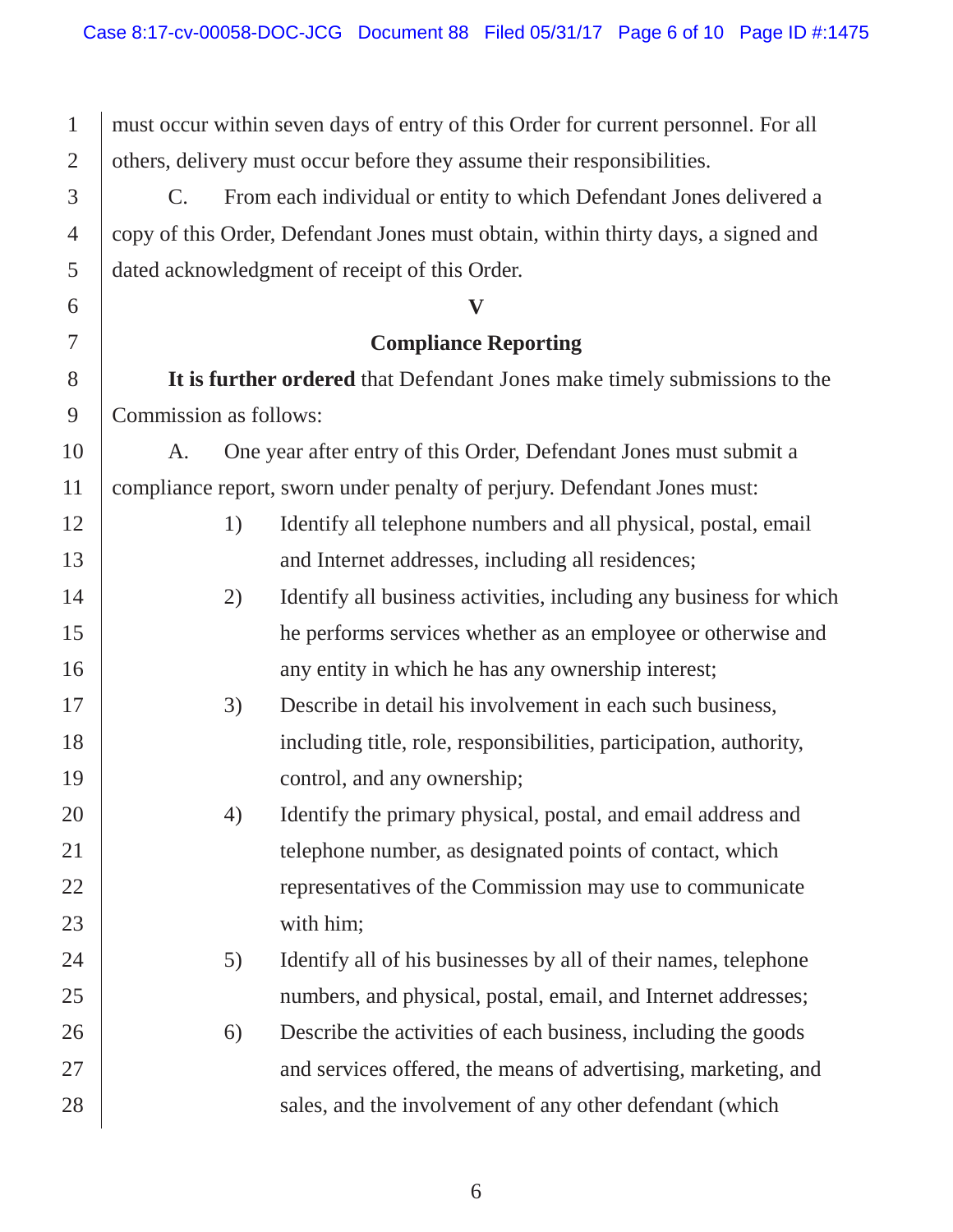| $\mathbf{1}$   |                                                                                  |    | Defendant Jones must describe if he knows or should know due       |
|----------------|----------------------------------------------------------------------------------|----|--------------------------------------------------------------------|
| $\overline{2}$ |                                                                                  |    | to his own involvement);                                           |
| 3              |                                                                                  | 7) | Describe in detail whether and how he is in compliance with        |
| $\overline{4}$ |                                                                                  |    | each Section of this Order; and                                    |
| 5              |                                                                                  | 8) | Provide a copy of each Order Acknowledgment obtained               |
| 6              |                                                                                  |    | pursuant to this Order, unless previously submitted to the         |
| $\overline{7}$ |                                                                                  |    | Commission.                                                        |
| 8              | <b>B.</b>                                                                        |    | For twenty years after entry of this Order, Defendant Jones must   |
| 9              | submit a compliance notice, sworn under penalty of perjury, within fourteen days |    |                                                                    |
| 10             | of any change in the following:                                                  |    |                                                                    |
| 11             |                                                                                  | 1) | Name, including aliases or fictitious name, or residence           |
| 12             |                                                                                  |    | address;                                                           |
| 13             |                                                                                  | 2) | Title or role in any business activity, including any business for |
| 14             |                                                                                  |    | which he performs services whether as an employee or               |
| 15             |                                                                                  |    | otherwise and any entity in which he has any ownership             |
| 16             |                                                                                  |    | interest, and identify the name, physical address, and any         |
| 17             |                                                                                  |    | Internet address of the business or entity;                        |
| 18             |                                                                                  | 3) | Any designated point of contact; or                                |
| 19             |                                                                                  | 4) | The structure of any entity that he has any ownership interest in  |
| 20             |                                                                                  |    | or controls directly or indirectly that may affect compliance      |
| 21             |                                                                                  |    | obligations arising under this Order, including: creation,         |
| 22             |                                                                                  |    | merger, sale, or dissolution of the entity or any subsidiary,      |
| 23             |                                                                                  |    | parent, or affiliate that engages in any acts or practices subject |
| 24             |                                                                                  |    | to this Order.                                                     |
| 25             | $\mathsf{C}.$                                                                    |    | Defendant Jones must submit to the Commission notice of the filing |
| 26             | of any bankruptcy petition, insolvency proceeding, or similar proceeding by or   |    |                                                                    |
| 27             | against him within fourteen days of its filing.                                  |    |                                                                    |
| 28             |                                                                                  |    |                                                                    |
|                |                                                                                  |    |                                                                    |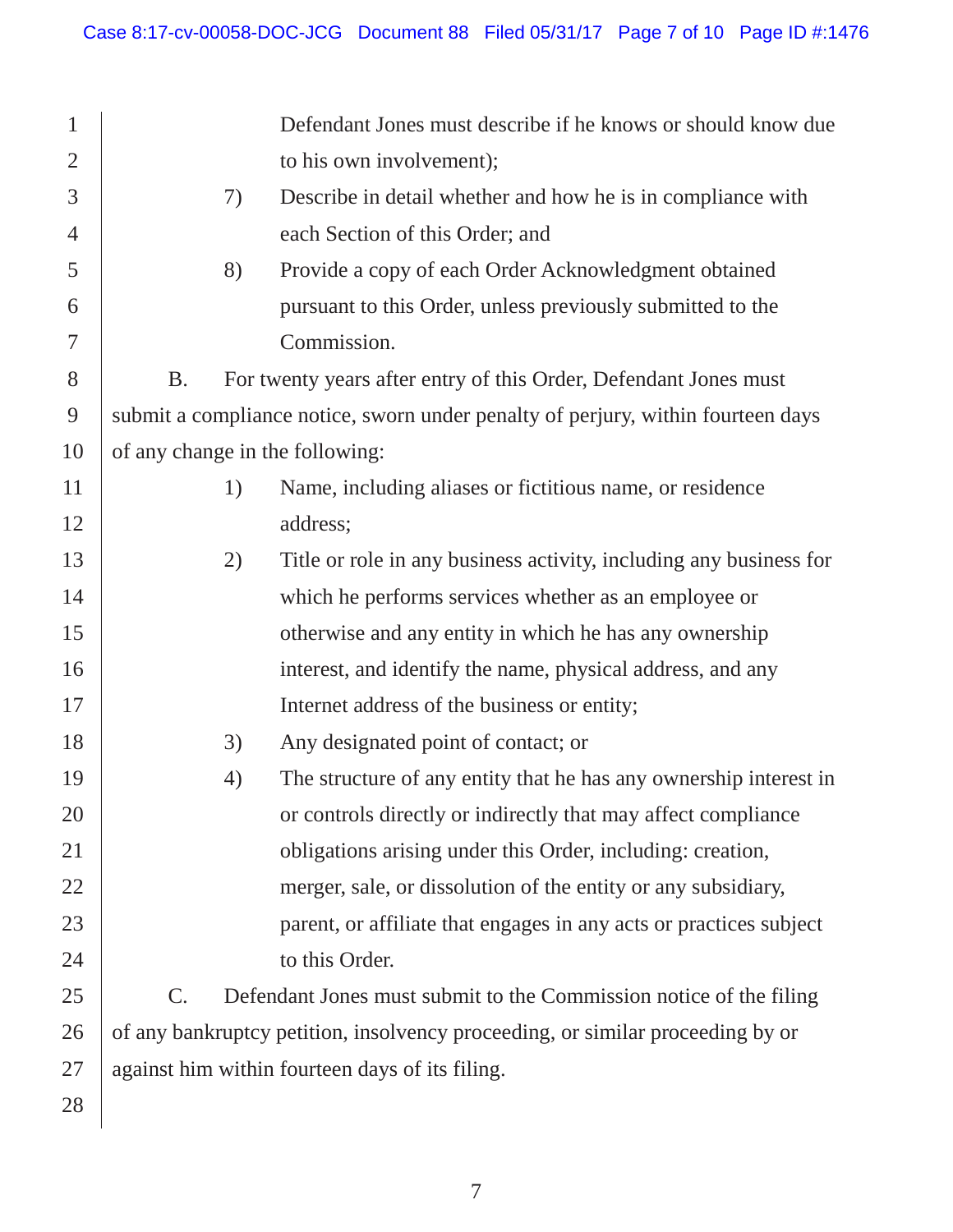D. Any submission to the Commission required by this Order to be sworn under penalty of perjury must be true and accurate and comply with 28 U.S.C. § 1746, such as by concluding: "I declare under penalty of perjury under the laws of the United States of America that the foregoing is true and correct. Executed on: The mass of supplying the date, signatory's full name, title (if applicable), and signature.

E. Unless otherwise directed by a Commission representative in writing, all submissions to the Commission pursuant to this Order must be emailed to DEbrief@ftc.gov or sent by overnight courier (not the U.S. Postal Service) to: Associate Director for Enforcement, Bureau of Consumer Protection, Federal Trade Commission, 600 Pennsylvania Avenue NW, Washington, DC 20580. The subject line must begin: *FTC v. Aaron Michael Jones*, Matter Number X170013.

#### **VI**

### **Recordkeeping**

 **It is further ordered** that Defendant Jones must create certain records for Specifically, Defendant Jones, for any business that Defendant Jones, individually or collectively with any other Defendant, is a majority owner or controls directly twenty years after entry of the Order, and retain each such record for five years. or indirectly, must create and retain the following records:

A. Accounting records showing the revenues from all goods or services sold;

 whether as an employee or otherwise, that person's: name, addresses, telephone B. Personnel records showing, for each person providing services, numbers, job title or position, dates of service, and (if applicable) the reason for termination;

C. Records of all consumer complaints, whether received directly or indirectly, such as through a third party, and any response;

1

2

3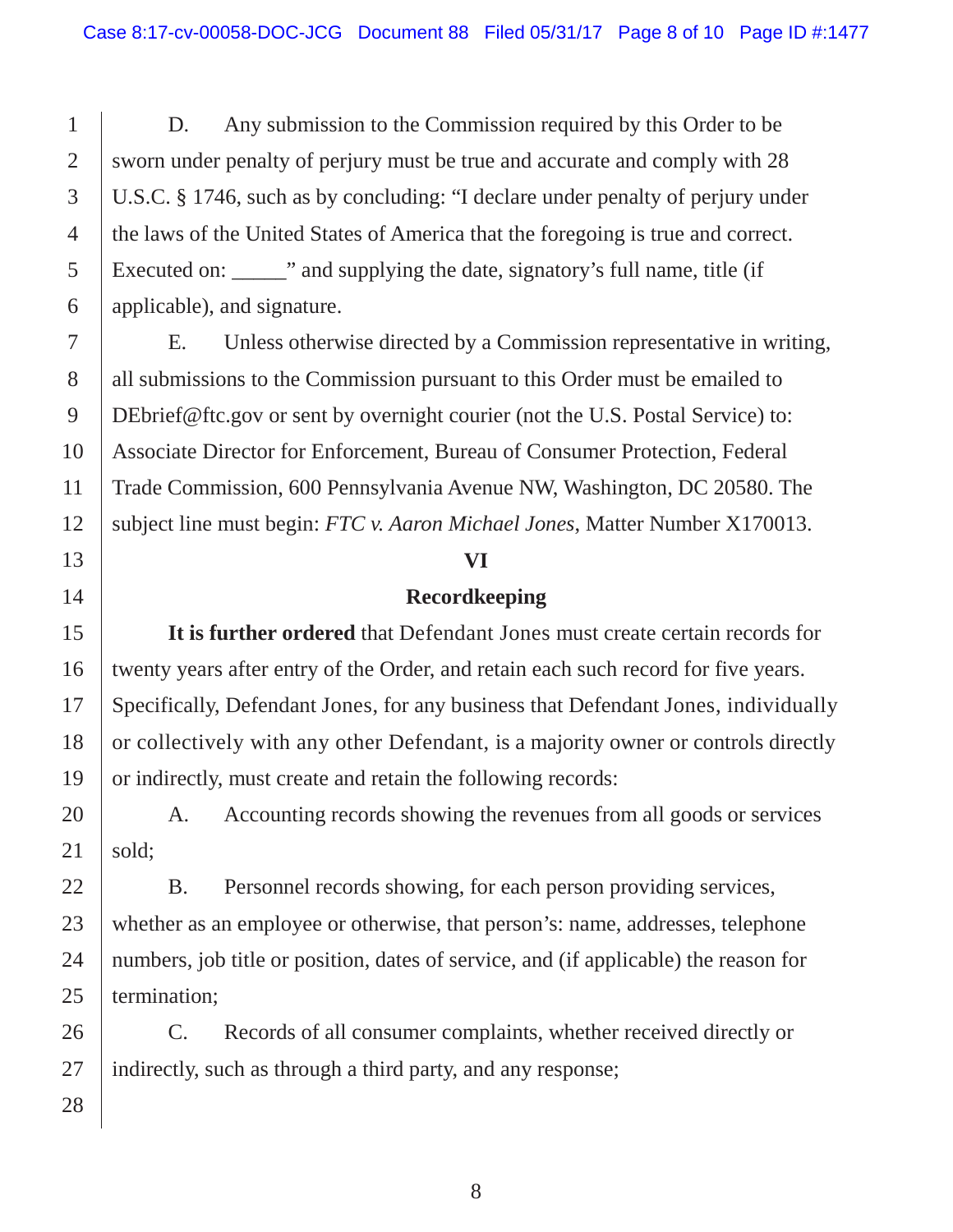provision of this Order, including all submissions to the Commission. D. All records necessary to demonstrate full compliance with each

#### **VII**

**Compliance Monitoring** 

**It is further ordered** that, for the purpose of monitoring Defendant Jones's compliance with this Order:

 A. Within fourteen days of receipt of a written request from a representative of the Commission, Defendant Jones must: (1) submit additional compliance reports or other requested information, which must be sworn under penalty of perjury; (2) appear for depositions; and (3) produce documents for inspection and copying. The Commission is also authorized to obtain discovery, without further leave of court, using any of the procedures prescribed by Federal Rules of Civil Procedure 29, 30 (including telephonic depositions), 31, 33, 34, 36, 45, and 69.

 with Defendant Jones who has agreed to such an interview. The person interviewed B. For matters concerning this Order, the Commission is authorized to communicate directly with Defendant Jones. Defendant Jones must permit representatives of the Commission to interview anyone employed by or affiliated may have counsel present.

 of the FTC Act, 15 U.S.C. §§ 49, 57b-1. C. The Commission may use all other lawful means, including posing, through its representatives as consumers, suppliers, or other individuals or entities, to Defendant Jones or any individual or entity affiliated with Defendant Jones, without the necessity of identification or prior notice. Nothing in this Order limits the Commission's lawful use of compulsory process, pursuant to Sections 9 and 20

D. Upon written request from a representative of the Commission, any consumer reporting agency must furnish consumer reports concerning Defendant

28